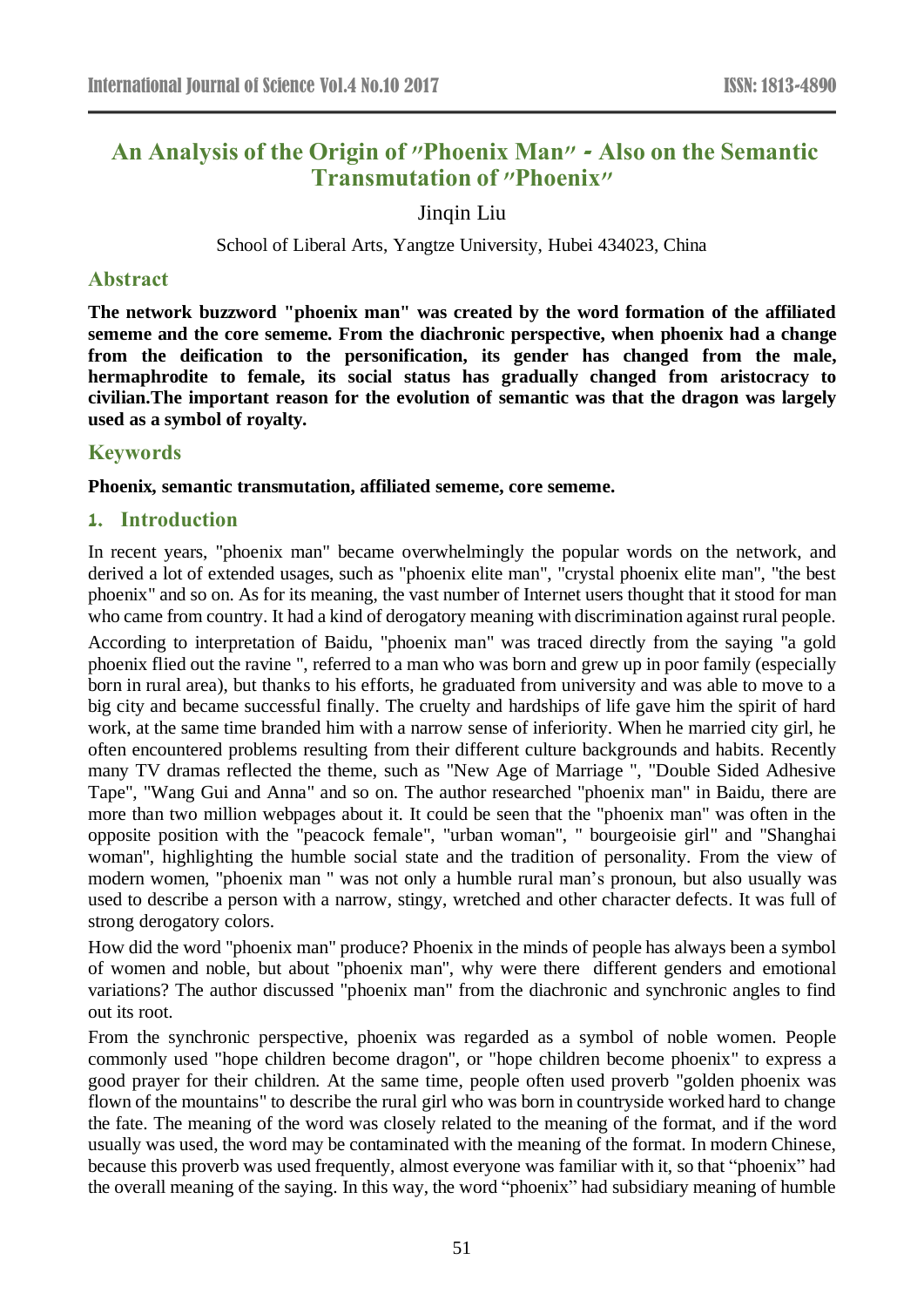parentage female. Because of long-term social and cultural psychology, Phoenix had female subsidiary meaning. About this issue, the author would discussed specifically in the following paper. According to this phrase "golden phoenix was flown of the mountains", phoenix had meaning of the humble origin, especially it was related with the ravine, even if there wasn't this context, its subsidiary meaning would still exist, so people often used phoenix to express the same meaning. How do we express it for those men with same experience?

When people created a new word, only selected subsidiary meaning of the "phoenix", then added the core sememe "man" to constitute "phoenix man". In other words,"phoenix man" used a kind of word formation that subsidiary sememe"phoenix" added the core sememe "man". And under the influence of the "phoenix man", people created another word "peacock woman "with the same structure and different meaning from "phoenix man ". It was a term for girls who lived in cities, have been loved by their parents from the day they were born, and have led lives of luxury and had an arrogant attitude. But under the promotion of "Phoenix man", "phoenix woman" referred to the same meaning as the "phoenix man". In fact, from the perspective of ideology, specific social and cultural background has given the phoenix and peacock to female's characteristics. Because there were word formation, like "phoenix man", people could strongly elicit "peacock woman" and "phoenix woman", which fully reflected the systematicness of language and the principle of analogy. Therefore, when people created a new word, they would choose or transform the original language.

From the diachronic perspective, the phoenix's initial meaning was male bird in ancient times, after this word was humanized to stand for male. Shuo Wen Jie Zi : "Feng, this word was hieroglyphic, it was like a bird. When it filed in the sky, tens of thousands of birds would follow it from far and near, so it had the same meaning as the Peng." Shi .Da.Ya.JuanA: "Phoenix was the mythological Chinese birds in ancient, the males were called Feng and the females called Huang." Feng and Huang could be called Fenghunag, it could also called simply Feng. In this way, the phoenix could be a word that stood for phoenix, it could be a phrase that stood for male and female phoenixes. Mixing words had the same meaning, but it was different to separate it. This phenomenon could be explained through critical interpretation of ancient texts. In fact, there weren't phoenix in the nature, just there were some records about it in the ancient books, such as (Er Yan by Guo Pu Note)"the phoenix consisted of the head of a cock, the chin of a swallow, the neck of a snake, the back of a tortoise, the tail of a fish. Its height was six feet and body was beautiful five-colored"."There was a bird at the Dan Xue Mountain, it looked like a crane with five-colored. Its name was Fenghuang. Its head represented morality, its wing represented peace, its back represented loyalty, its abdomen represented integrity and its chest represented benevolence." Some scholars believed that phoenix combined all the beauty and virtues of animals in one. It was a totem for ancient ancestor.

Because the phoenix was the mythological bird, so it was often used to describe the holy or literary talent, such as Pang Tongdao in the Three Kingdoms period, his taoist name was Young Phoenix. "As precious and rare as phoenix feather and unicorn horns" was used to describe these talented people. Phoenix was also used to symbolize the emperor, "Feng Di" referred to a palace that person lived in before he became an emperor. "Feng Zhang" referred to the emperor's honor guard [1]. Feng was often used to describe the male partner. "The two Phoenixes flied side by side", "Tow phoenixes sang songs" expressed a good harmony relationship between the couple. Sima Xiangru created "Feng Pursue Huang" to express his infinite admiration and warm pursuit to ZhuoWenjun. According to the story of Sima Xiangru and Zhuo Wenjun's love, descendants wrote a famous song "Feng Pursue Huang". To sum up, in the ancient Chinese, the phoenix represented the male, and then represented talented people,too. But in modern Chinese, Feng and FengHuang stood for the female. Few people knew the origin of its meaning. Wu Yanrong found that in the evolution of a long history, gender of phoenix has changed from the male, hermaphrodite to female [2]. What was the underlying cause of this evolution? Through the study, the author believed that the semantic evolution of the phoenix was related with the semantic of dragon.